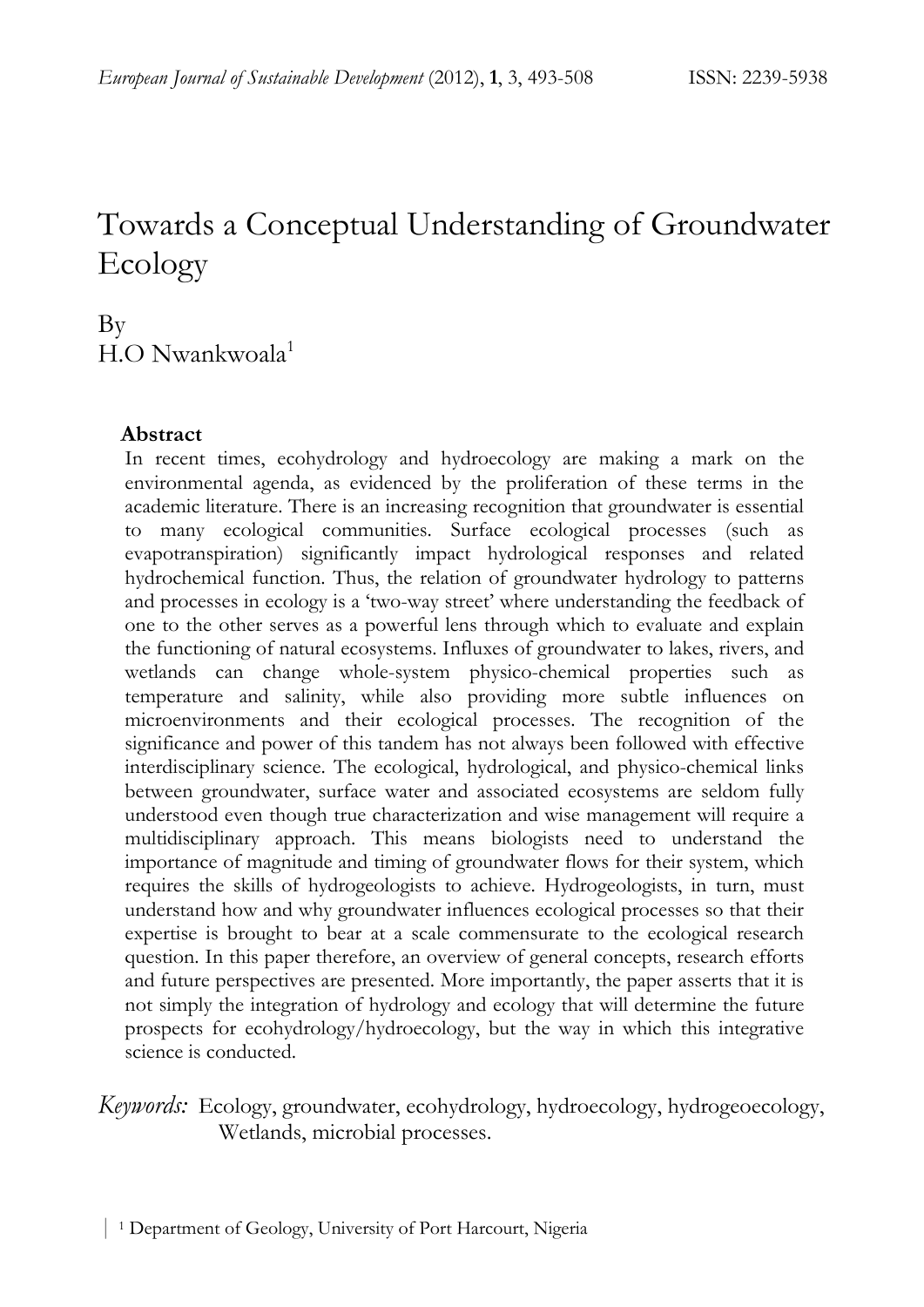## **Introduction**

The recent integration of groundwater sciences, including hydrogeology and groundwater biology, addresses groundwater ecology at the landscape scale (Danielopol *et al*., 2007) and this is in tandem with the recent recognition that biological diversity of groundwater is much greater than formerly appreciated and much more widespread (Sket, 1999; Wilkens *et al*., 2000; Danielopol & Pospisil, 2000).

Hydrogeoecology is a term describing studies focusing on groundwater-ecology interaction. Similar to 'hydrogeology' and residing within the larger study of 'hydrology', hydrogeoecology can be thought of as a subset within the broader field of 'hydroecology', the study of interactions between the hydrology of all water bodies and their ecological components. The need to raise strong awareness among hydrogeologists of the importance of groundwater to a range of ecosystem-related questions, and consequences of hydrogeological decisions is emphasized in this paper. Moreso, there is the urgent need to enhance understanding of hydrogeology amongst biologists as this decipline provides the template, or abiotic "box", within which ecological processes play out.

Integration of groundwater ecology, biogeochemistry, geomicrobiology, and hydrogeology will significantly advance our understanding of subterranean ecosystems, especially in terms of bioremediation of contaminated groundwaters, improvement/maintenance of surface water quality in groundwater-dependent ecosystems as well as improved protection of groundwater habitats/ biodiversity conservation during the extraction of natural resources. Above all, this will ultimately lead to a better understanding of the implications of groundwater hydrology and aquifer geology to distributions of subsurface fauna and microbiota, ecological processes such as carbon cycling, and more importantly, sustainable management of groundwater resources. This paper therefore discusses the opportunities/ future perspectives of hydrogeological and ecological research to address management problem, as well as explores the issues concerned with the subterranean part of the water cycle from the perspective of the biology of invertebrate animals that live of necessity in groundwater, the obligate inhabitants, as well as their microbiological milieu. The paper also advocates a truly interdisciplinary (as opposed to multidisciplinary) approach in which ecologists and hydrologists benefit from true synergy by embracing advances at the cuttingedge of both sciences. Such an approach should provide more perceptive answers to hydroecological/ecohydrological problems and management questions.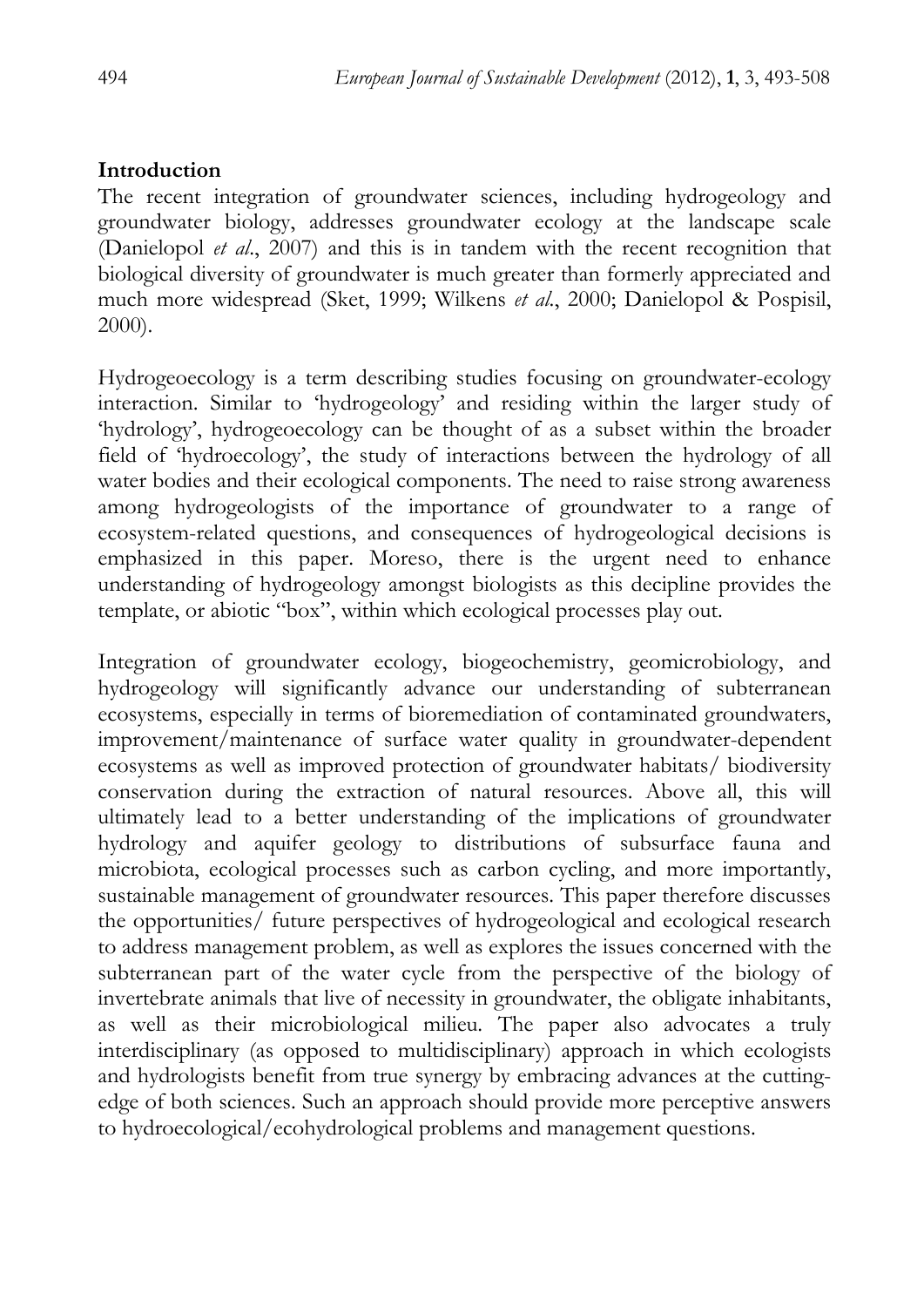## **Evolution of Groundwater Ecology**

Groundwater ecology has evolved from a science describing the unique subterranean biota to its current form emphasizing multidisciplinary studies that integrate hydrogeology and ecology. According to Danielopol, (1994) Groundwater ecology is the study of the interactions between groundwater organisms and their external environment, be it the immediate aquifer or a connected terrestrial system. The evolution of groundwater ecology can be traced back to 1541, with a description of the blind fish *Sinocyclocheilus hyalinus* in the Alu Limestone caves in Yunnam, China (Romero, 2001). Chapelle (2001), reported that as early as 1926 in Sunset-Midway Oilfield, California, U.S.A, there was evidence that active microorganisms lived in groundwater.

In 1962, the fundamental link between groundwater quality and microbial activity was described (Gurevich, 1962), and in the ensuing years, the role that



#### Fig. 1: The evolution of research perspectives in the development of groundwater ecology (Source: Gibert *et al*., 1994b)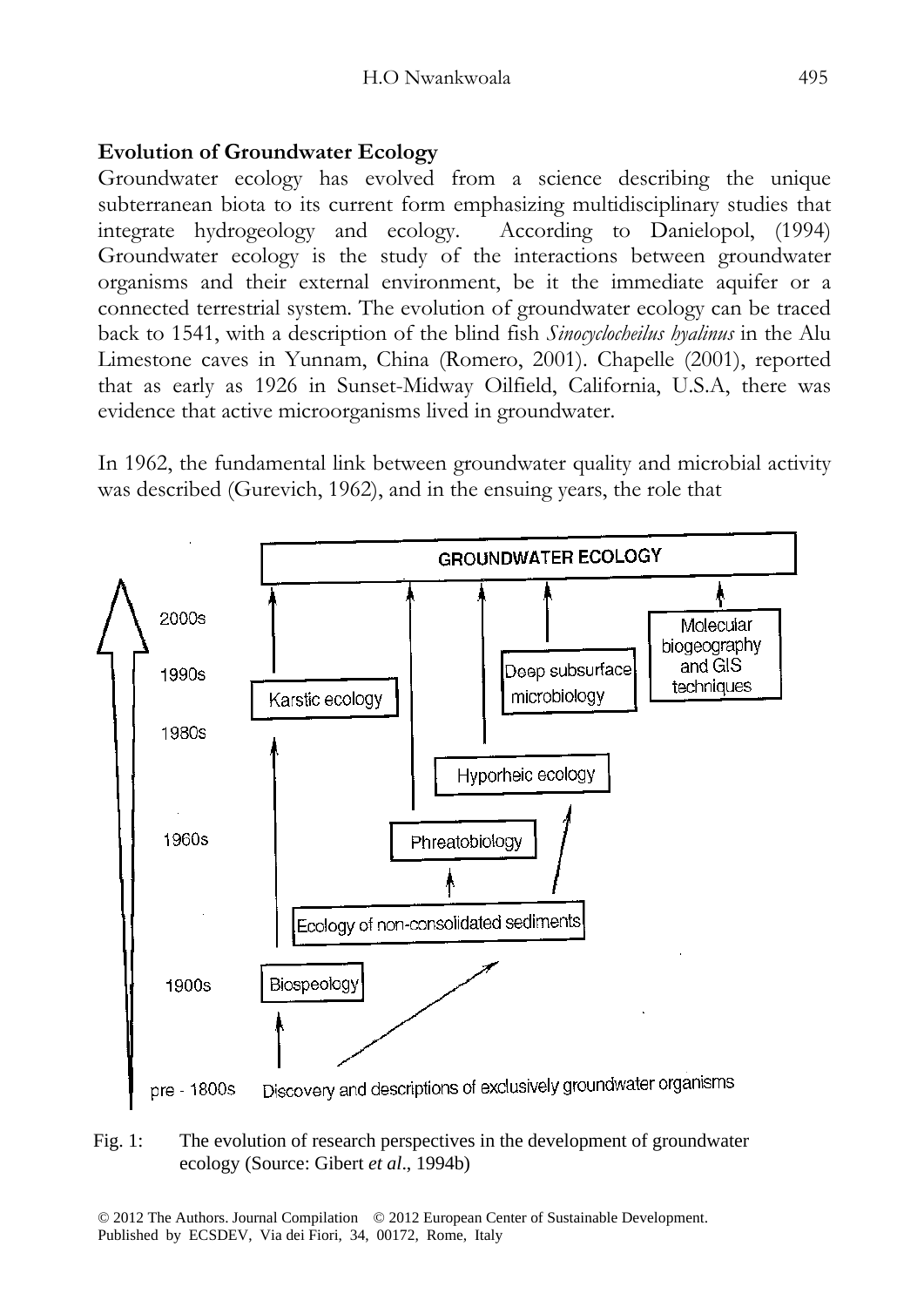microorganisms play in determining water chemistry became well established (Kolbel-Boelke, *et al*., 1988). This humble beginning saw the birth of major applications of groundwater ecology- the cleaning of polluted groundwater by bioremediation (Piotrowsky, 1989; Wenderoth *et al*., 2003). Of special mention in the research efforts are the European groundwater researchers working in the mid-1900s. Inspite of these elegant research efforts, much recognition did not occur until the 1990s, when the International Groundwater Ecology Symposium was held in 1992 (Stanford & Simons, 1992). The outcome of the symposium was the publication of the first textbook dedicated to the field (Gibert *et al*., 1994a). Fig.1 shows the evolution of research perspectives in the development of groundwater ecology.

Groundwater ecology has emerged formerly as a discipline quite recently (Gilbert, *et al*., 1994a, 1994b), but has gained recognition from international organizations such as the World Bank (Vermeulen & Whitten, 1999) and the Council of Europe (1992). This is most comprehensively enshrined in the European Groundwater Directive (2006) to incorporate ecological knowledge gained from the various disciplines of groundwater science into schemes for environmental planning and policies, although not as comprehensive as that proposed by Danielopol *et al*., (2004). However, groundwater ecology has been built on a long tradition of research on groundwater (Chilton, 1894) and cave life (Racovita, 1907), especially in Europe (Chappuis, 1927; Delamare-Deboutteville, 1960) and North America (Packard, 1871). The recent integration of groundwater sciences, including hydrogeology and groundwater biology, addresses groundwater ecology on a broad scale and this has occurred in parallel with the recognition that biological diversity of groundwater is much greater than formerly appreciated and much more widespread (Sket, 1999; Culver & Sket, 2000; Wilkens *et al*., 2000; Danielopol *et al*., 2000; Danielopol & Pospisil, 2001).

#### **Ecological Assessment Versus Groundwater Ecosystems**

Groundwater systems are subject to frequent and ongoing threats caused by groundwater extraction and melioration and introduction of chemicals, nutrients, and organisms or due to the impact of temperature via discharge of heat and cooling waters (Sampat, 2000). Because of the difficult accessibility of groundwater ecosystems, the patchy distribution of its fauna, the high number of endemic species therein with difficult taxonomy, the limited data on fauna and microbiology, and the absence of various groups of organisms, indices which are routine for surface water systems (Lafont *et al*., 2001) cannot be directly transferred to groundwater ecosystems (Tomlinson *et al*., 2007). However, the essential step in the development of a groundwater ecosystem assessment scheme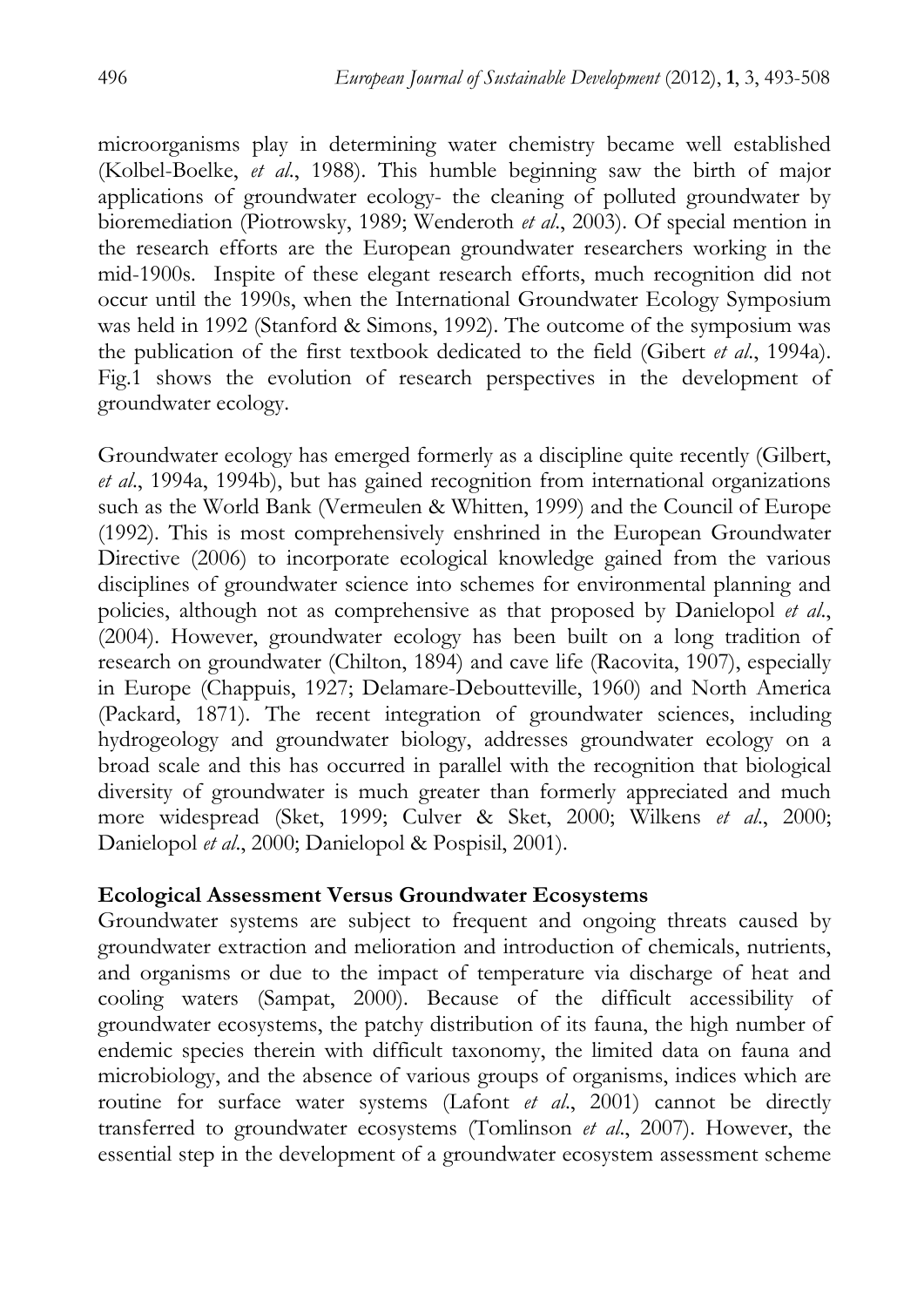(Hancock *et al*., 2005) will need to consider state of the art procedures also used for surface aquatic environments, which includes: (1) a classification of aquifer types, (2) the definition of a good ecological status, and (3) a first prototype of an assessment scheme.

Classifications of groundwater systems are exclusively based on abiotic criteria such as petrographic-geological-structural or hydrogeochemical properties (Heath, 1982; Wendland *et al*., 2007). The classification scheme may serve as a starting point for the ecological investigations. For some group of organisms, i.e the groundwater invertebrates, their distribution may not always be linked to structural and physical –chemical properties of aquifers and groundwater only, but are, for example, subject to biogeographical patterns. Studies on groundwater fauna can also indicate local and regional aquifer characteristics such as the hydraulic exchange with surface waters and the import of organic matter, and the culmination of such input determines the community composition, rather than large-scale geological and hydrogeochemical patterns (Hahn, 2006).

On the whole, a sustainable groundwater ecosystem assessment scheme must be complemented with the bio/eco criteria, which ultimately must result in a common groundwater ecosystem evaluation concept. The pillars that must contribute to the assessment scheme, includes: (1) physical-chemical measures, (2) basic microbiological measures, (3) measures for the structure of microbial communities and ecological parameters such as microbial biodiversity, and (4) the groundwater fauna. Indices derived from these pillars may be applied independently similar to other concepts (Lafont *et al*., 2001; Rentier *et al*., 2006). However, one best option is to combine them after data weighting, normalization, and aggregation, to derive an integrative groundwater ecosystem index.

## **Biodiversity in Groundwater**

Biodiversity simply refers to the variety and variability of life forms (plants, animals and mico-organisms) on earth (Mmom, 2009). The need for an in-depth understanding of biological diversity with respect to groundwater is very important for an integrative assessment of abiotic and biotic indicators. This is crucial in the assessment of the environmental status, in monitoring trends over time, in providing early warning of ecosystem deterioration, and in diagnosing the cause of an existing impact (Cairns *et al*., 1993).

The discovery of biological indicators and ecological criteria as well as the subsequent development of an ecologically based assessment scheme is not an easy task and will take some effort and time. This is so because microbial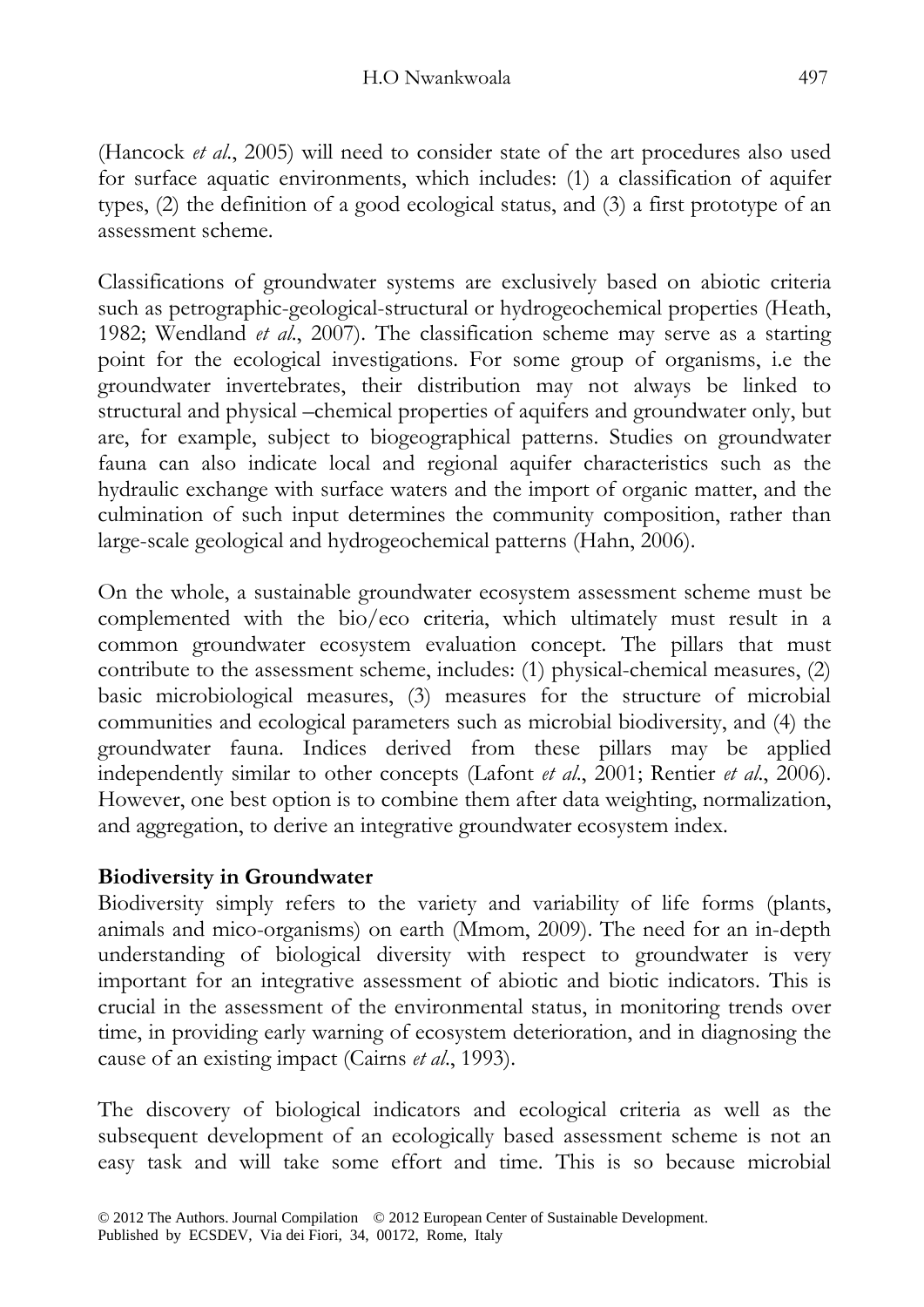parameters do not exhibit simple correlations to the physical-chemical conditions. However, this is no surprise, as natural ecosystems are complex multivariate systems and are being simultaneously exposed to multitude of stresses, the mechanisms and cumulative effects of which are poorly understood (Cairns *et al*., 1993). This lack of correlation between abiotic and biotic components is a strong argument for consideration of biological and ecological criteria. It is to be noted that no single indicator can fulfill the expected purposes of (1) detection of an impact, (2) determination of its effect on the system, and (3) identification of its origin. The above information is required for the development of rehabilitation strategies and trend reversal. Thus, an integrative assessment needs a set of abiotic and biotic indicators to assess the environmental status, to monitor trends over time, to provide early warning of ecosystem deterioration, and to diagnose the cause of an existing impact (Cairns *et al*., 1993).

Though, it is not easy to derive reliable natural background values and variations for basic biological and ecological parameters, but it will be possible to identify useful criteria that are sensitive to impacts generally faced, for example, (1) diffusive loading of aquifers with nitrate and pesticides, (2) eutrophication via surface water intrusion (3) point sources of hazards like organic solvents and heavy metals, (4) chronic pollution with pharmaceuticals and endocrine active substances, and (5) contamination with pathogens. The possibility of identifying a set of groundwater microbial indicators is predicated on the fact that microorganisms and microbial assemblages have been shown to carry indicator skills in relation to eutrophication (Pearl *et al*., 2003), the influence of waste water and the presence of pathogens (Cho & Kim, 2000; Foppen & Schijven, 2006) as well as the activity of biodegradation pathways (Winderl *et al*., 2007). It is interesting to note that molecular methods provide the research tools to analyse shifts in miocrobial patterns in relation to changes in environmental conditions (Goldscheider *et al*., 2006). To make all these possible, there is the need to learn about natural variations of microbial variables. Biodiversity in groundwater is often considered severely constrained by low spatiotemporal heterogeneity and low food supply (Datry *et al*., 2005). However, spatial heterogeneity, exhibited at the macro, meso, and micro (Ronen *et al*., 1987) scales, is a reflection of both the aquifer structure and composition, the groundwater flow velocity, organic matter content, and the abundance and activity of microorganisms and stygo-fauna.

#### **Processes Threatening Groundwater Ecosystems**

Anthropogenic impacts on groundwater from an ecological viewpoint, have been categorized as either quantitative or qualitative (Danielopol *et al*., 2003). Quantitative impacts affect the volume or structure of the aquifer. Groundwater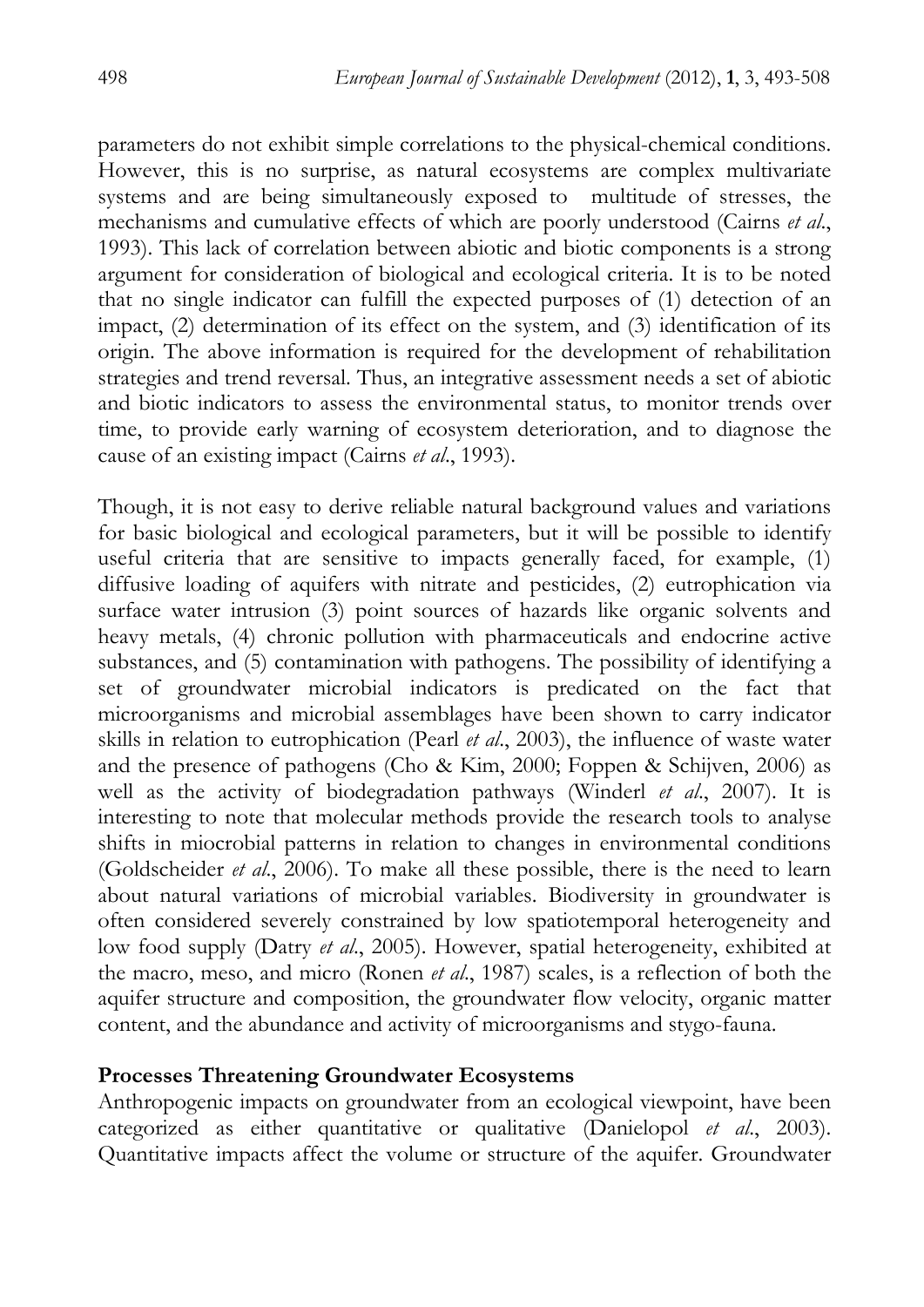extraction including mine de-watering reduces the volume of saturated sediments while mining removes the sediment matrix (Hancock, 2002; Nwankwoala & Odigi, 2008). Impacts on water quality in the aquifer include processes such as sea-water intrusion and pollution. Not only are these types of impacts seldom readily reversible, they often occur so gradually that they are hard to detect until damage has been done.

Excessive groundwater extraction may lower the water table of an aquifer so much that it serves as a link to the terrestrial ecosystems that rely on shallow groundwater to sustain them (Winter, 1999). The rapid hydrogeological changes brought about by encroaching human activities potentially threatens their existence in many areas. Compounding this threat is the highly localized distribution of many species (Marmonier *et al*., 1993) and their apparent susceptibility to some pollutants (Notenboom *et al*.,1994). Stygofauna (groundwater animals) play key roles in aquifers including the maintenance of interstitial voids, modification of redox gradients, and the promotion of biofilm activity (Humpherys, 2002; Gibert & Deharveng, 2002). Therefore, their loss potentially compromises the functioning of the aquifer and its ecosystem, resulting in a decline in groundwater quality. Stygofauna communities in the hyporheic zone are particularly vulnerable to the development of both surface and groundwater resources (Boulton, 2000a, 2001; Hancock, 2002) but seldom are considered explicitly in restoration programs.

Given the right conditions, groundwater microbes have the ability to degrade some pollutants (Haack & Bekins, 2000). However, degradation may not be rapid enough to prevent the occurrence of substantial impacts to other organisms within the aquifer, or those in connected ecosystems. The sensitivity of some stygofaunal species to pollution may mean that they can be used as biological monitors and indicators of declining water quality (Malard *et al*., 1996).

## **Current Research Efforts in Groundwater Ecology**

Recent developments in groundwater ecology have led to more applied research in the field of bioremediation which takes the advantage of the ability of phreatic microbes to degrade pollutants. Bioremediation has been used to treat pollution from chlorobenzenes (Van der Meer *et al*., 1998; Wenderoth *et al*., 2003), pesticides (Hoyle & Arthur, 2000), and hydrocarbons (Chapelle, 2001). While natural attenuation of contaminants occurs in many aquifers through biological degradation, dispersion, or dissolution, this often does not proceed at a rate that is desirable to humans. Bioremediation is a way of accelerating some of these natural processes, and for it to be successful the aquifer must contain the appropriate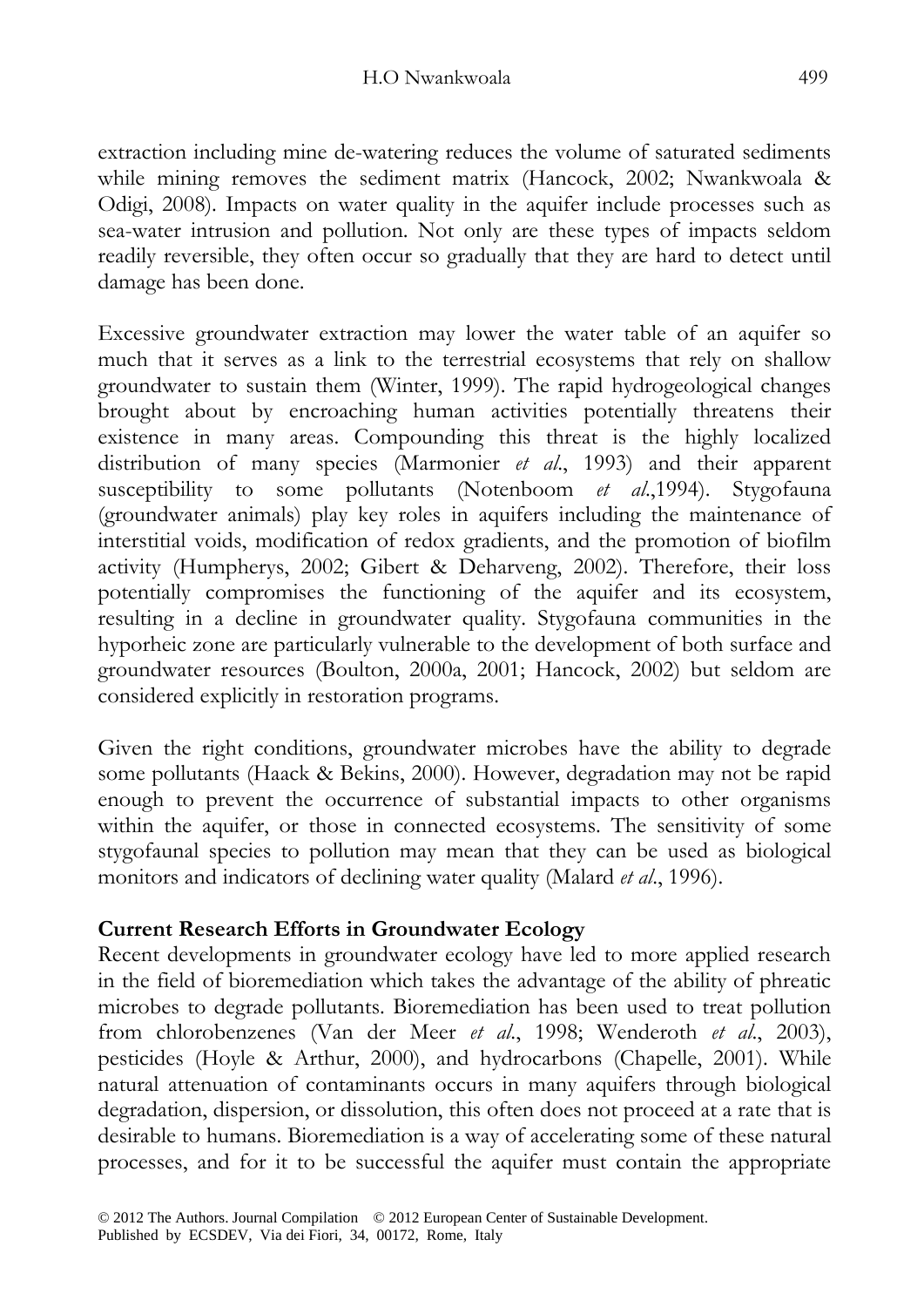microorganisms and conditions favourable to degradative processes (Haack & Bekins, 2000).

Currently, there are two popular bioremediation strategies: biostimulation and bioaugmentation. Biostimulation accelerates the degradative activity of indigenous bacterial communities by the addition of suitable electron donors/ acceptors or nutrients (Wenderoth *et al*., 2003). This process relies on the existing bacterial community being able to degrade pollutants. Bioaugmentation, on the other hand, is when bacteria are added to aquifers to assist bioremediation. This has had more success under laboratory conditions and with soil remediation than in aquifers because the introduced bacteria are often unable to survive for long periods in the aquifer (Chapelle, 2001). It should be noted that species translocations, such as occur with bioaugmentations, might have deleterious impacts on the natural ecosystem as seen in other exotic species introduction in surface ecosystems (Hancock *et al*., 2005).

The synthesis of detailed studies concerning the central role of hydrological exchange between groundwater and river water in governing the chemistry and fauna of the hyporheic zones, and even that of surface water where hyporheic upwelling occurred (Valett *et al*., 1993). This development brought hydrogeologists and groundwater ecologists together to integrate their findings and explore catchment-scale concepts such as nutrient spiraling and retention in terms with porous sediments (Jones & Mulholland, 2000). Substantial technological advances in the use of tracers and groundwater modeling approaches now make it possible to collate hydrological data on pathways and residence time with ecological variables of water chemistry, faunal composition or microbial activity (Hancock, 2004).

The ecotone (transition zone between two ecosystems that displays characteristics of both) approach to groundwater ecology led to a functional classification of hyporheic invertebrates into three broad groups based on their affinity to the groundwater habitat (Marmonier *et al*., 1993). The groups include: *stygoxen* (largely confined to surface water), *stygophile* (able to spend part of its life in the hyporheic zone but without adaptations for subterranean life), and *stygobite* (obligated to complete its life cycle in groundwater, with adaptations to do so). This classification has been successfully used to illustrate the linkages between groundwater and surface water, and to reveal the impacts of human activities, such as river regulation that alter these linkages (Claret *et al*., 1999).

The most pressing application of hydrogeology in the context of groundwater ecology relates to the testing of the generality of conceptual models proposed as a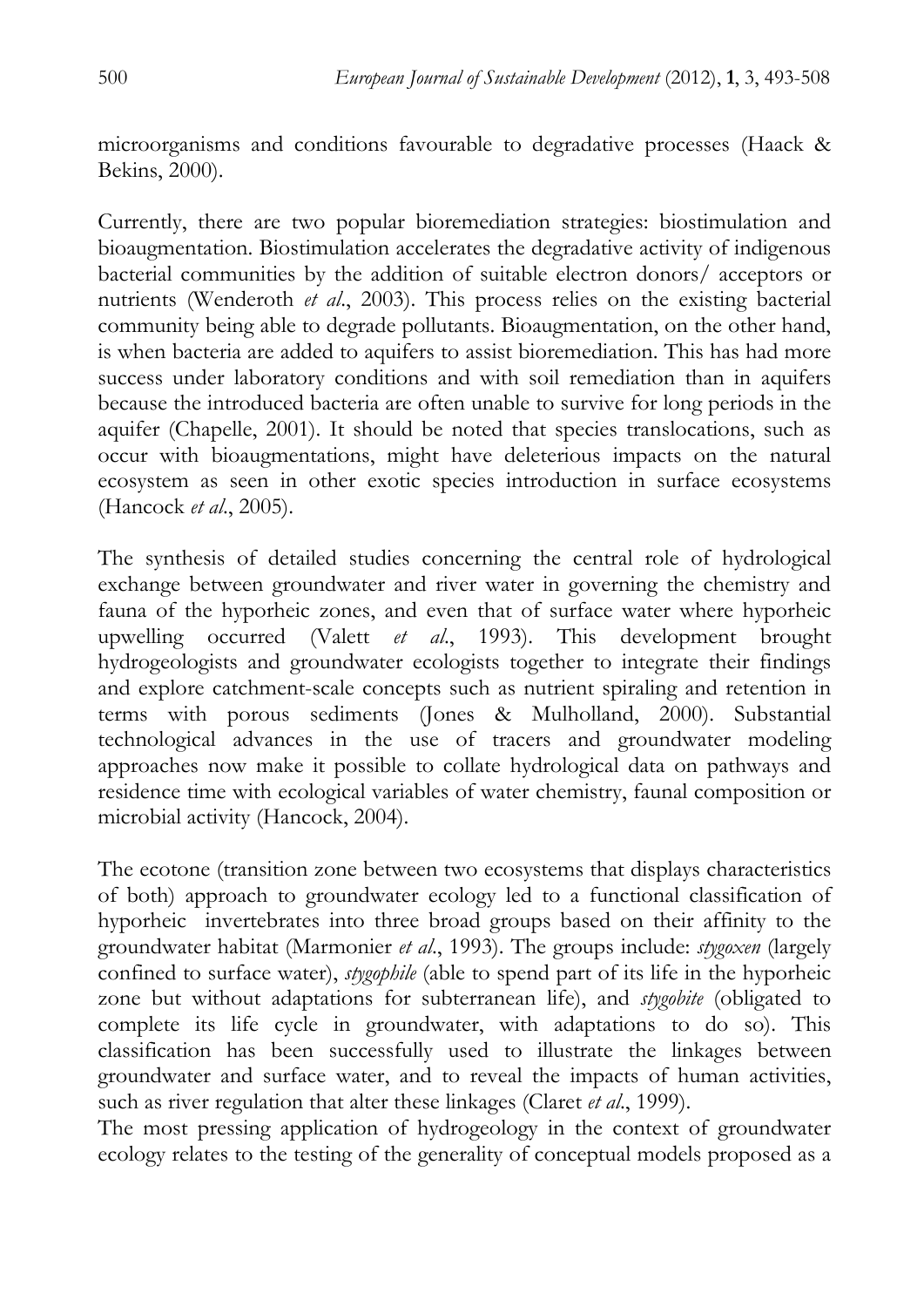framework for cross-ecosystem comparisons of groundwater-surface water interactions in standing and flowing waters. One such framework was developed to account for different ratios of subsurface meiofauna to microfauna, and how their biological activities might affect the exchange of material between surface and groundwaters (Boulton, 2000b). The framework commences with predictions of changes along an axis corresponding to particle sizes ranging from fine sediments in the depositional zones of standing waters to the coarse sediments in streams where there is strong throughflow. This framework must be viewed in the context of the effects of disturbances such as spates that would cause burial, and the final model attempted to integrate disturbance frequency but remains to be tested. Not only can hydrogeologists assist with measurements and modeling of the interface characteristics at different flows, there is scope to expand these models to catchment scales. This will allow prediction of the changes that would occur along gradients of sediment particle size and disturbance frequency along a river where groundwater-surface water interactions occur. Where disturbances are low and sediments are fine, the fauna may play a disproportionately important role in facilitating exchanges or altering the sediment matrix and this ecological aspect could be incorporated into the hydrogeological model. It is suggested that most current hydrogeological models of groundwater systems do not explicitly include relevant ecological aspects such as stygofaunal activity or microbial processes.

## **Challenges and Future Perspectives**

Following the issues raised in this paper, it is very obvious that the contributions of groundwater ecology to ecological sustainability cannot be overemphasized. Like any other field, there are certain challenges. For instance, in biomonitoring which is widely used to evaluate the quality of surface waters and which appears to be an interesting approach for groundwater needs more clarification. Biomonitoring, which is a valuable supplementary tool for controlling groundwater quality, delivers more integrated, but less quantitative information than chemical analyses. Bacteria are the dominant organisms in aquifers, and their occurrence and activity is related to the biogeochemical conditions. The structures of microbial communities, individual marker organisms, or even specific functional genes are therefore promising bioindicators. However, there is often a complex relation between water quality and microbial communities, and their responses to specific contaminants are poorly understood.

Short-term microbial contamination such as those resulting from storm events can be easily detected by in-situ monitoring of natural physical and chemical parameters. However, the long-term monitoring of autochthonous endokarst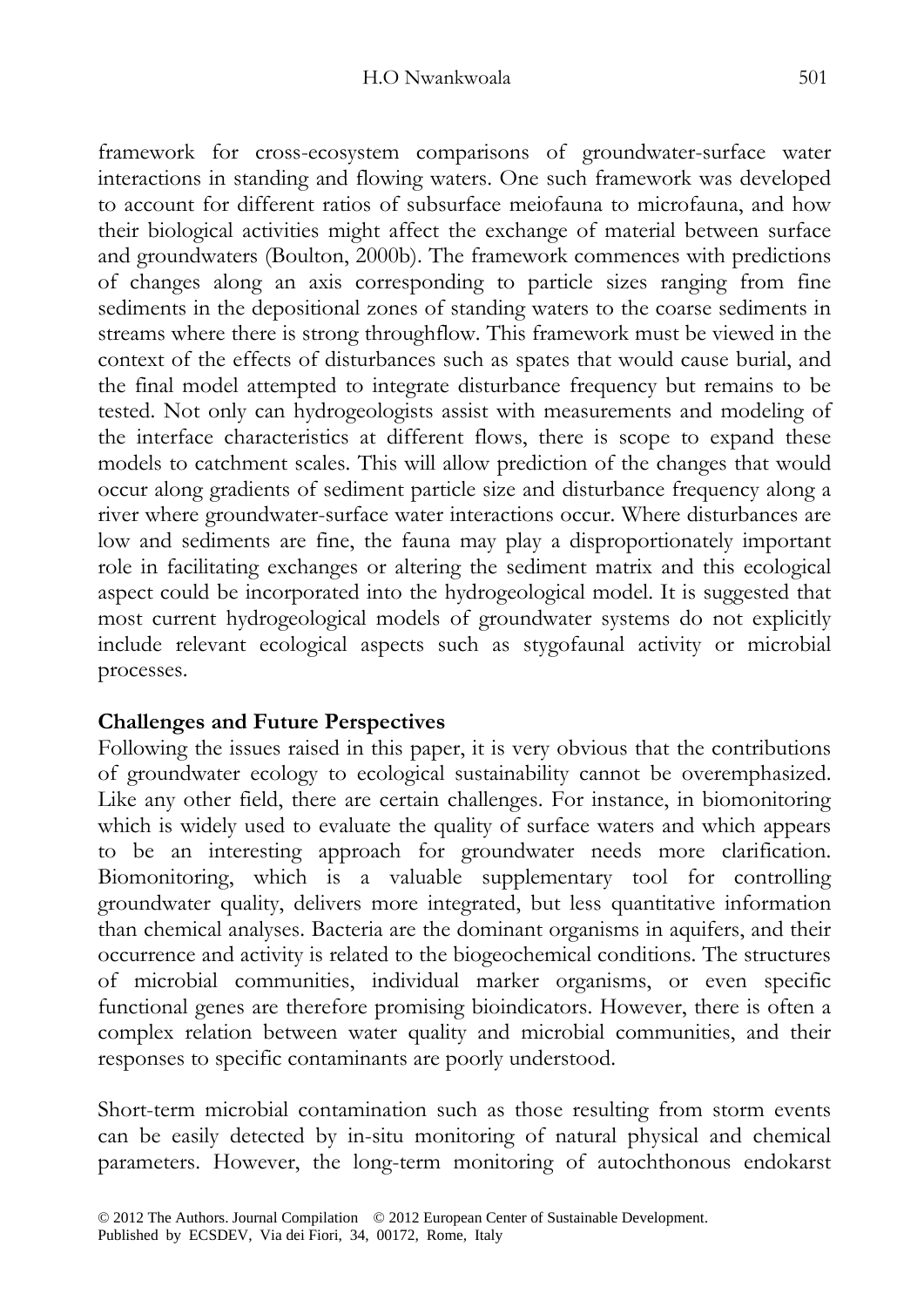microbial communities during years or decades may be an interesting approach to assess the general water quality and to detect potential changes in ecosystem functioning due to chronic low level contamination or climate change. The applied molecular methodology does not have the required resolution and throughput for monitoring purposes yet, but new, promising techniques are continuously being developed (Chandler & Jarrel, 2004; He *et al*., 2007; Roesch *et al*., 2007).

Finston *et al*., (2007), using molecular methods, found groundwater tributaries of palaeodrainage systems with episodic surface flow to contain groundwater amphipod populations that have been separated for between 2.0-8.9 ma, indicating that these tributaries cannot serve as refugia for species inhabiting the palaeodrainage system. The extent to which this is true for recent tributaries within a catchment is poorly understood.

There is an increasing recognition of the existence of numerous terrestrial and marine ecosystems partially or wholly reliant on groundwater. These Groundwater Dependent Ecosystems (GDEs) include some communities of terrestrial vegetation, river baseflow systems, standing wetlands with subsurface linkages to the groundwater table, various terrestrial faunal communities (particularly in arid zones), and many esturine and near-shore marine ecosystems where groundwater outwells (Cliften & Evans, 2001). The degree of ecosystem dependence differs among each category, and varies seasonally and annually – some GDEs may only be reliant on groundwater during drought (Boulton, 2000b). However, the common thread linking all of these ecosystems is their hydrological connection to the aquifer. Less well understood is the way these links are governed by the hydrogeology of the GDE, and this would, of necessity be a productive line of research in future, more especially in the prediction of the location of GDEs in poorly- mapped areas.

Moreso, a considerable number of studies have also proved the possible application of groundwater invertebrates as indicators for environmental changes and anthropogenic impacts. On the other hand, knowledge of the taxanomy, distribution and ecology of groundwater fauna is still poor (Tomlinson *et al*., 2007). There is the need to timely relate microbial patterns with the data from groundwater fauna.

The educational aspect is very important for managers of groundwater resources. For groundwater use to be sustainable, it must be supported by relevant, highquality research that addresses water resource needs and answers critical questions about the factors that control water quality as well as volume. This of course, will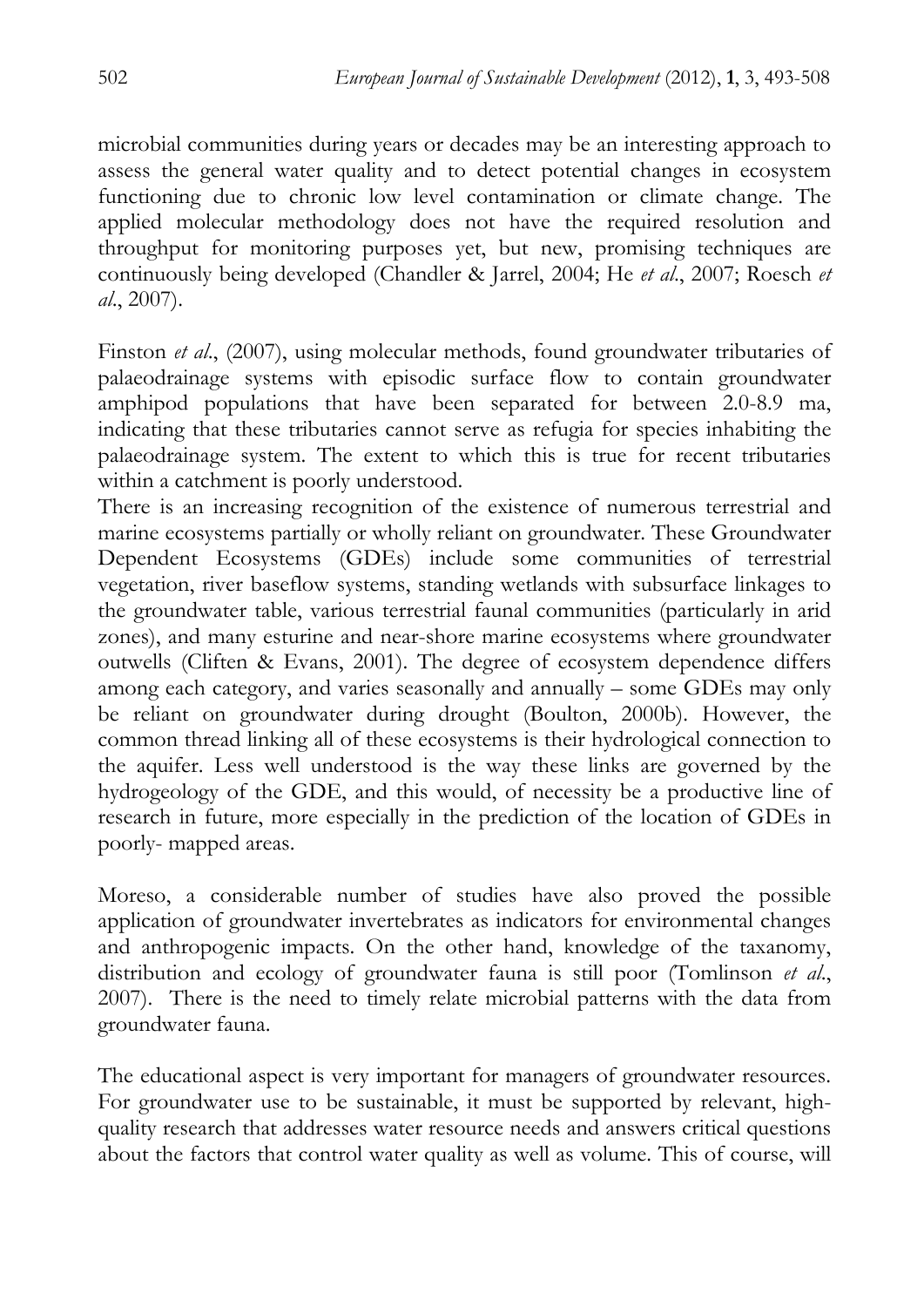require constant liaison among managers, hydrogeologists, and ecologists to identify and fill existing knowledge gaps. Comparatively, more is known about the factors that influence groundwater volume and availability than about the processes that maintain its quality. It is likely that many biological processes (especially microbial) largely govern groundwater quality, as can be seen in the field of bioremediation. One significant contribution of hydrogeology in the future will be to understand how matrix structure, interstitial flow, and other hydrogeological aspects in different groundwater ecosystems control microbial activity. There is considerable scope for experimental manipulation of these variables, both in mesocosms in the laboratory as well as in aquifers where mining of natural resources and other activities will affect groundwater levels. Adaptive environmental management approaches (Gunderson & Holling, 2001) that take advantage of monitoring hydrogeological and ecological responses to human activities potentially affecting groundwater are the obvious arena for tight collaboration.

Indeed, the culmination of the above approaches and concepts from the 1990s is the current integrative discipline of groundwater ecology that incorporates the fields of hydrology, geology, biology and more recently sustainable management of the groundwater resources. One of the most obvious challenge for the future is to consider how each of these fields can help one draw generalizations about processes occurring in the broad diversity of groundwater ecosystems and to advance our understanding by using a range of methods borrowed from other disciplines, which will ultimately make it necessary to appreciate the diversity of groundwater environments.

## **Conclusions**

No doubt, groundwater ecology is a societally relevant and necessary science. It is worth emphasizing that groundwater ecological links can be wide-ranging, as this paper noted, including not only such well recognized areas of water-plant interactions or groundwater-temperature-trout relations, but also less well known areas such as microbial community characterization at the periphery of contaminant plume. The prediction of groundwater biodiversity and the distribution of important or endangered species also rest squarely on this field. In view of the importance of this emerging discipline, there is the need to recognize that the skill set for true interdisciplinary "hydrogeoecology" spans more than any one person can hope to achieve in a lifetime of learning. Inevitably, there needs to be research that uses teams of scientists, and excellent work plans and budgets that should reflect this reality.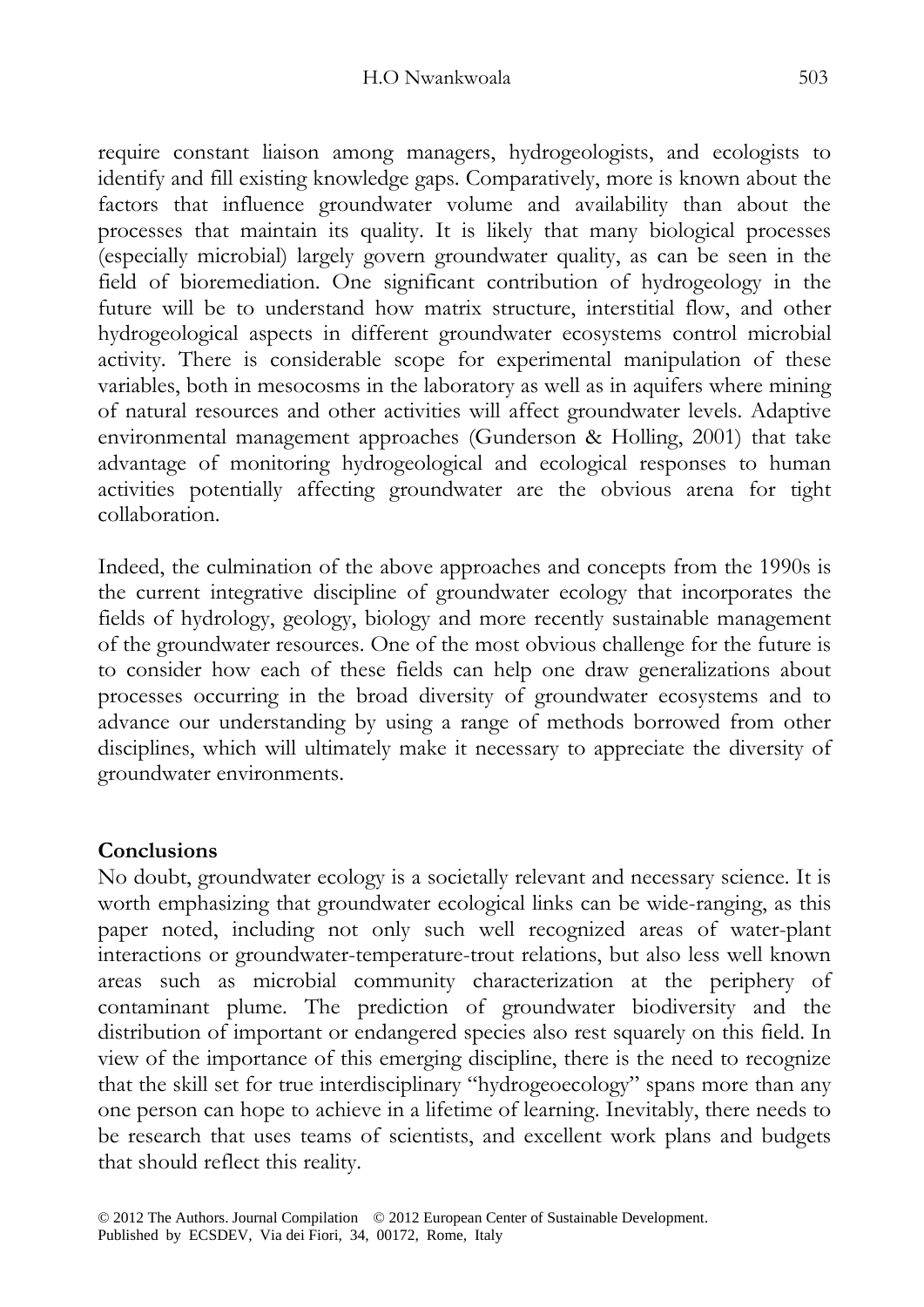Ultimately, more than anything else, much of the work done by researchers must meet the needs of resource managers and society. Groundwater ecology epitomizes the holistic approach required to truly meet these needs. It should be our collective charge to develop the discipline to realize this result. The scientific problems and technical challenges as described in this paper are fundamentally important for advancement of human knowledge and ecological understanding of groundwater. This paper therefore, echoes and advocates for the need for researchers and managers to work together to develop relevant, innovative and tractable research questions and directions that will promote more effective consideration of the ecological consequences of hydrogeological decisions. It is hoped that this paper, as earlier noted, has set the stage for the promotion of further partnerships of hydrogeologists and ecologists in this new field of hydrogeoecology. More importantly, this paper contends that both discipline has much to learn from each other, and that working together will help in achieving a better management outcomes for the sustainable utilization, conservation, and remediation of groundwater, a resource that is often over-exploited and contaminated, but on which humankind is increasingly dependent.

#### **References**

- BOULTON, A.J. 2000a. River ecosystem health down under: assessing ecological condition in riverine groundwater zones in Australia. Ecosystem Health 6: 108- 118.
- BOULTON, A.J. 2000b. The subsurface macrofauna. In: Jones J, Mulholland P (eds.) Streams and Groundwaters. Academic Press, New York, pp 337- 361.
- BOULTON, A.J. 2001. Twist two worlds: taxonomic and function biodiversity at the surface water/groundwater interface. Rec Aust Mus Supp 64:1-13
- CAIRNS, (Jr.) J; MCCORMICK, P.V; NEIDERLEHNER, B.R., 1993. A proposed framework for developing indicators of ecosystem health. Hydrobiologia263:1-44
- CHANDLER, D.P & JARRELL, A.E., 2004. Automated purification and suspension array detection of 16S rRNA fron soil and sediment extracts by using tunable surface microparticles. Appl Environ Microbiol 70(5):2621-2631
- CHAPELLE, F.H., 2001. Groundwater Microbiology and Geochemistry, 2nd edn. Wiley, New York.
- CHAPPUIS, P.A., 1927. Die Tierwelt der Unterirdischen Gewasser. Binnengewasser 3:1- 175
- CHILTON, C., 1894. The subterranean Crustacea of New Zealand, with some general remarks on the fauna of caves and wells. Trans Linn Soc Lond Ser 2 Zool 6:16- 23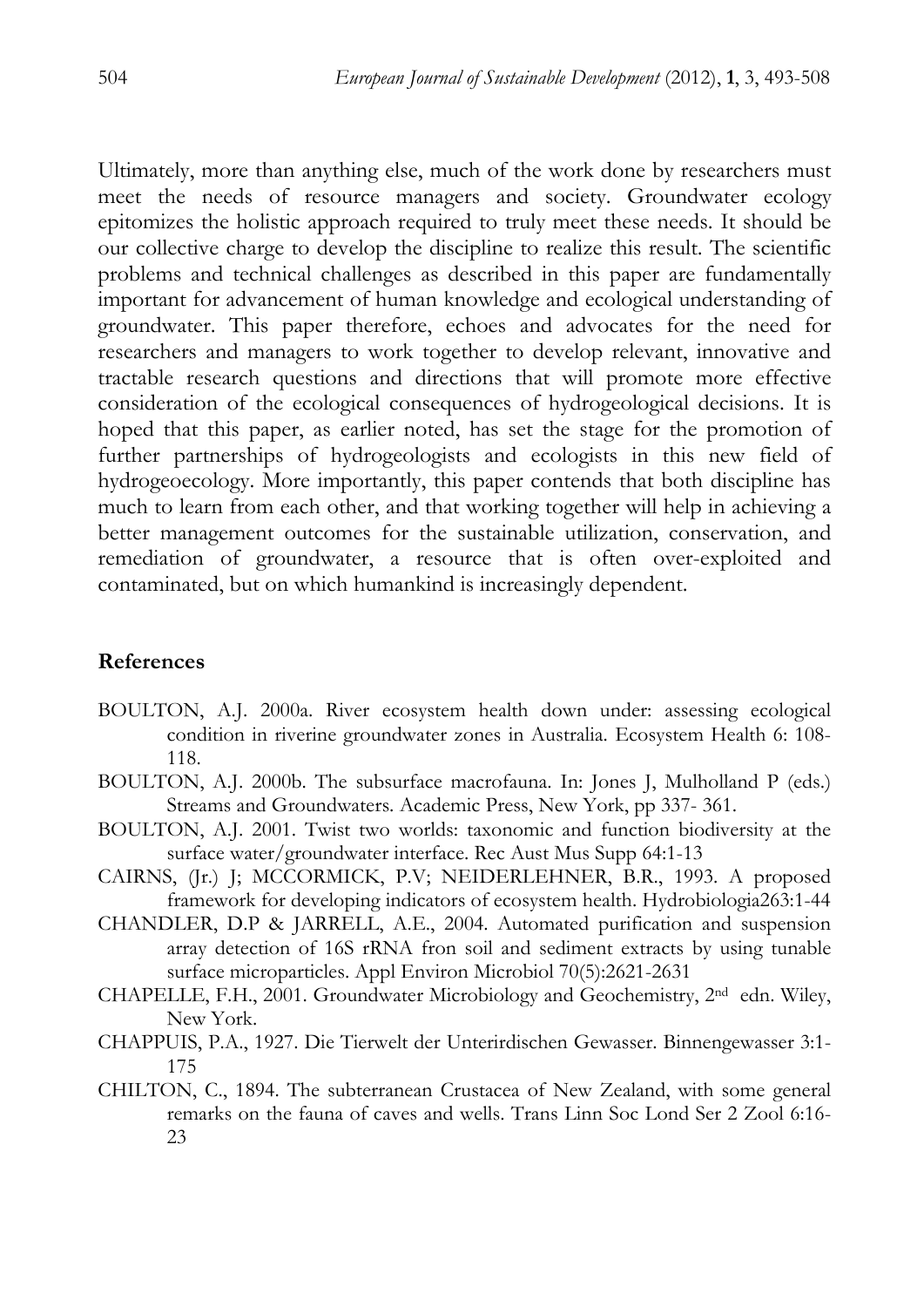- CHO, J.C & KIM, S.J., 2000. Increase in bacterial community diversity in subsurface aquifers receiving livestock wastewater input. Appl Environ Microbiol 66:956- 965
- CLARET, C; MARMONIER, P; DOLE-OLIVIER, M.J; CREUZE des CHATELLIERS, M; BOULTON, A.J; CASTELLA, E., 1999. A functional classification of interstitial invertebrates: supplementing measures of biodiversity using species traits and habitat affinities. Arch Hydrobiol 145: 385-403.
- CLIFTON, C & EVANS, R., 2001. Environmental flow requirements of groundwater dependent ecosystems. Environmental flows initiative technical report number 2, Commonwealth of Australia.
- COUNCIL OF EUROPE., 1992. Convention on the conservation of the wildlife and natural environment of Europe Criteria for the selection of subterranean habitat of biological interest. Recommendation No 36 (1992) on the conservation of subterranean habitats Annexe 1 to the recommendation. Council of Europe, Bruxelles
- CULVER, D.C & SKET, B., 2000. Hotspots of Subterranean biodiversity in caves and wells. J Caves Karst Stud 62:11-17
- DANIELOPOL, D.L & POSPISIL, P., 2001. Hidden biodiversity in the groundwater of the Danube Flood Plain National Park (Austria). Biodivers Conserv. 10:1711- 1721
- DANIELOPOL, D.L., 1994. What can we expect from groundwater ecologists? In: Stanford, J.A; Valett, H.M (ed.) Proc Second Internat Groundwat Ecol Conf, pp13-20
- DANIELOPOL, D.L; GRIEBLER, C; GUNATILAKA, A., 2007. Incorporation of groundwater ecology in environmental policy. In: Quevauviller P (eds.) Groundwater science and policy. Royal Society of Chemistry, London, pp671- 689
- DANIELOPOL, D.L; GRIEBLER, C; GUNATILAKA, A; NOTENBOOM, J., 2003. Present state and future prospects for groundwater ecosystems. Environ Conserv 30:104-130
- DANIELOPOL, D.L; POSPISIL, P; ROUCH, R., 2000. Biodiversity in groundwater: a large- scale view. Trends Ecol Evol 15:223-224
- DATRY, T; MALARD, F; GIBERT, J., 2005. Response of invertebrate assemblages to increased groundwater recharge rates in a phreatic aquifer. J.N Am Benthol Soc 24:461-477
- DELAMARE- DEBOUTTEVILLE, C., 1960. Biolgie des eaux souterraines lithorales et continentals (Biology of lithoral and continental subterranean water). Hermann, Paris
- EUROPEAN GROUNDWATER DIRECTIVE., 2006. Directive 2006/118/ECEU GWD, of the European Parliament and of the Council of 12 December 2006. Off J Eur Comm L 372: (19)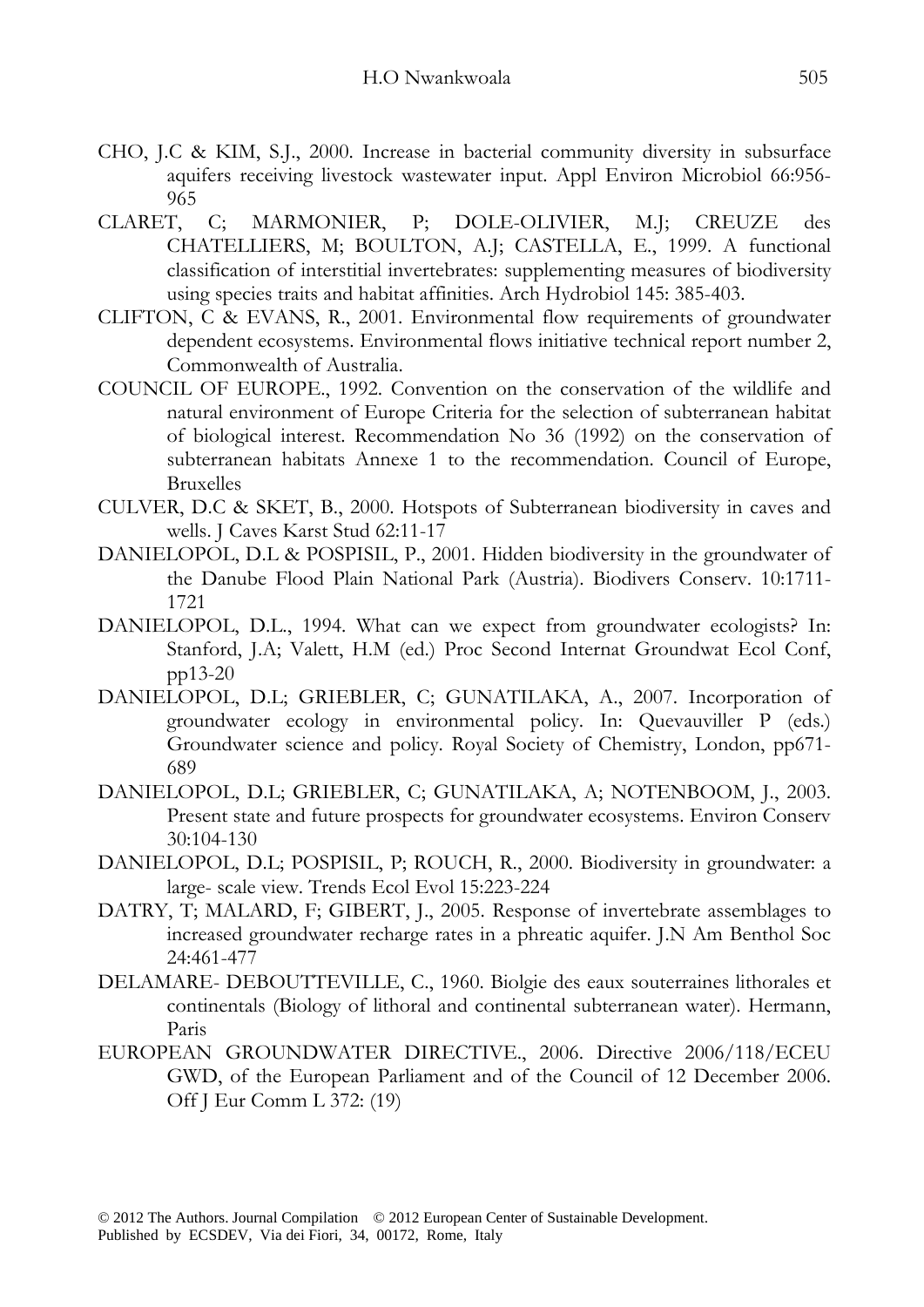- FINSTON, T.L; JOHNSON, M.S; HUMPHREYS, W.F., 2007. Crytic speciation in two widespread subterranean amphipod genera reflects historical drainage patterns in an ancient landscape. Mol Ecol 16:355-365
- FOPPEN,JWA & SCHIJVEN, J.F., 2006. Evaluation of data from the literature on the transport and survival of *Esherichia coli* and thermotolerant coliforms in aquifers under saturated conditions. Wat Res 40:401-426
- GIBERT, J & DEHARVENG, L., 2002. Subterranean ecosystems: a truncated functional biodiversity. BioScience 52:473-481
- GIBERT, J; DANIELOPOL, D.L & STANFORD, J.A., 1994a. Groundwater Ecosystems. In: Gilbert, J; Danielopol, D.L; Stanford, J.A (eds.) Groundwater ecology. Academic Press, London, pp23 – 39.
- GIBERT, J; STANFORD, J.A; & DOLE-OLIVER M-J., 1994b. Basic attributes of groundwater ecosystems and prospects for research. In: Gibert, J; Danielopol, D.L; Stanford, J.A (eds.) Groundwater ecology. Academic, London, pp7-40
- GOLDSCHEIDER, N; HUNKELER, D & ROSSI, P., 2006. Review: microbial biocenoses in pristine aquifers and an assessment of investigative methods. Hydrogeology J 14: 231- 242.
- GUNDERSON, L.H & HOLLING, C.S., 2001. Panarchy: understanding transformation in systems of humans and nature. Island Press, New York
- GUREVICH, M.S., 1962. The role of microorganisms in producing the chemical composition of groundwater. In: Kuznetsov, S.I (ed) Geologic activity of microorganisms. Trans Institut Microbiol, New York IX: 65 – 67.
- HAACK, S.K & BEKINS, B.A., 2000. Microbial populations in contaminant plumes. Hydrogeol J 8:63-76
- HAHN, H.J., 2006. The GW-fauna-index: a first approach to a quantitative ecological assessment of groundwater habitats. Limnologia 36:119-139
- Hancock, P. 2002. Human impacts on the stream-groundwater exchange zone. Environ Manag 29:761-781
- HANCOCK, P.J; BOULTON, A.J & HUMPHERYS, W.F., 2005. Aquifers and hyporpheic zones: towards an ecological understanding of groundwater: the future of hydrogeology. Hydrogeology J 13:98-111
- HANCOCK, P., 2004. The effects of river stage fluctuations on the hyporheic and parafluvial ecology of the Hunter River, New South Wales. PhD Thesis, University of New England, Armidale
- HE Z; GENTRY, T.J; SCHADT, C.W, WU,L; LIEBICH, J; CHONG, S.C; HUANG, Z; WU, W; GU, B; JARDINE, P; GRIDDLE, C; & ZHOU, J., 2007. GeoChip: a comprehensive microarray for investigating biogeochemical, ecological and environmental processes. ISME J 1(1):67-77
- HEATH, R.C., 1982. Classification of groundwater systems of the United States. Groundwater 20:393-401
- HOYLE, B.L & ARTHUR, E. L., 2000. Biotransformation of pesticides in saturated zone materials. Hydrogeol J 8: 89 – 103.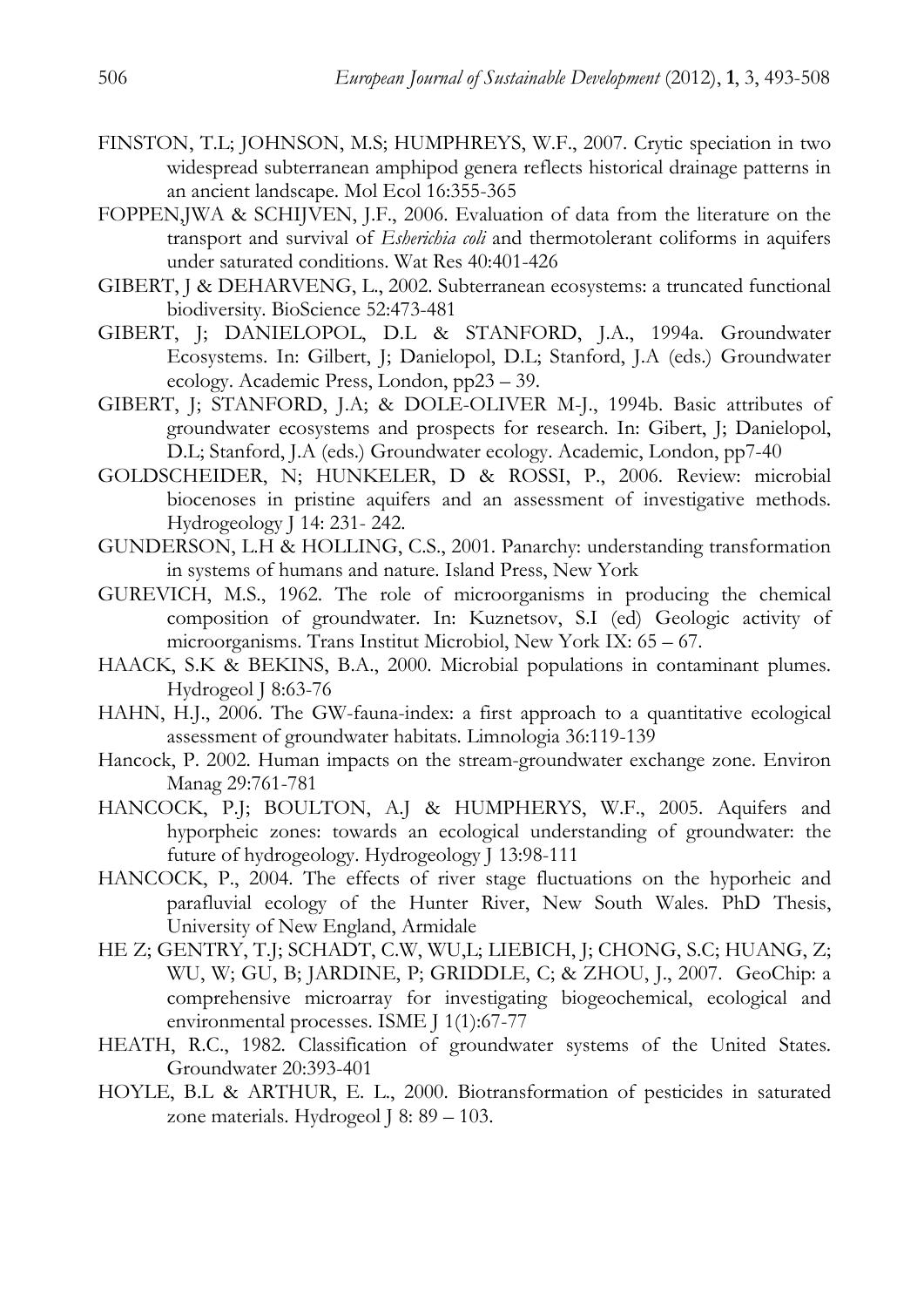- HUMPHREYS, W.F., 2002. Groundwater Ecosystems in Australia: an emerging understanding. Proc International Association Hydrogeologists Conference, pp 1  $-14.$
- JONES, B & MULHOLLAND, P.J., 2000. Streams and Groundwaters, Academic, San Diego, CA
- KOLBEL- BOELKE, J; ANDERS, E.M & NEHRKRORN, A., 1988. Microbial communities in the saturated groundwater environment. 11: Diversity of bacterial communities in a Pleistocene sand aquifer and their *in vitro* activities. Microb Ecol 16: 31-48
- LAFONT, M; CAMUS, J.C; FOURNIER, A & SOURP, E., 2001. A practical concept for the ecological assessment of aquatic ecosystems: application on the River Dore in France, Aquat Ecol 35:195-205
- MALLARD, F; MATTIEU, J; REYGROBELLET, J.L & LAFONT, M., 1996. Biomonitoring groundwater contamination: Application to a Karst area in Southern France. Aquat Sci 58:159-187
- MARMONIER, P; VERVIER, P; GIBERT, J & DOLE-OLIVER, M.J., 1993. Biodiversity in groundwaters. Trends Ecol Evol8:392-395.
- MMOM, P.C 2009. Threat to Biodiversity- Threat to Human Race. Environmental Manager, Vol.2, No.1, pp17-21
- NOTENBOOM, J; PLENET, S & TURQUIN, M.J., 1994. Groundwater contamination and its impact on groundwater animals and ecosystems. In: Gibert, J, Danielopol, D.L & Stanford, J.A (eds.) Groundwater ecology. Academic Press, San Diego, 477-504
- NWANKWOALA, H.O & ODIGI, M.I., 2008. Hydrogeological problems caused by mineral exploration and mining in Nigeria. Journal of Nigerian Environmental Society, Vol.4(4):66-75
- PACKARD, A.S., 1871. On the crustaceans and insects. Am Nat 5:744-761
- PEARL, H.W; DYBLE, J; MOISANDER, P.H; NOBLE, R.T; PIEHLER,M.F; PINCKNEY, J.L; STEPPE, T.F; TWOMEY, L & VALDES, L.M., 2003. Microbial indicators of aquatic ecosystem change: current applications to eutrophication studies. FEMS Microbiol Ecol 46:233-246
- PIOTROWSKY, M.R., 1989. Bioremediation: Testing the waters. Civ Eng 59:51-53
- RACOVITZA, E.G., 1907. Essai sur les problemes biospeologiques (Essay on biospeleogical problems). Biospeologica 1. Arch Zool Exp Gen 4: 371-488
- RENTIER, C; DELLOYE, F; BROUYERE, S & DASSARGUES, A., 2006. A framework for an optimized groundwater monitoring network and aggregated indicators. Environ Geol 50:194-201
- ROESCH, L.F; FULTHORPE,R.R; RIVA, A; CASELLA, G; HADWIN, AKM; KENT, A.D; DAROUB, S.H; CAMARGO, F.A.O; FARMERIE, W.G; TRIPLTT, E.W 2007. Pyrosequencing enumerates and contrasts soil microbial diversity. ISME J 1(4):283-290
- ROMERO, A., 2001. Scientists prefer them blind: the history of hypogean fish research. Environ Biol Fish 62L:43-71